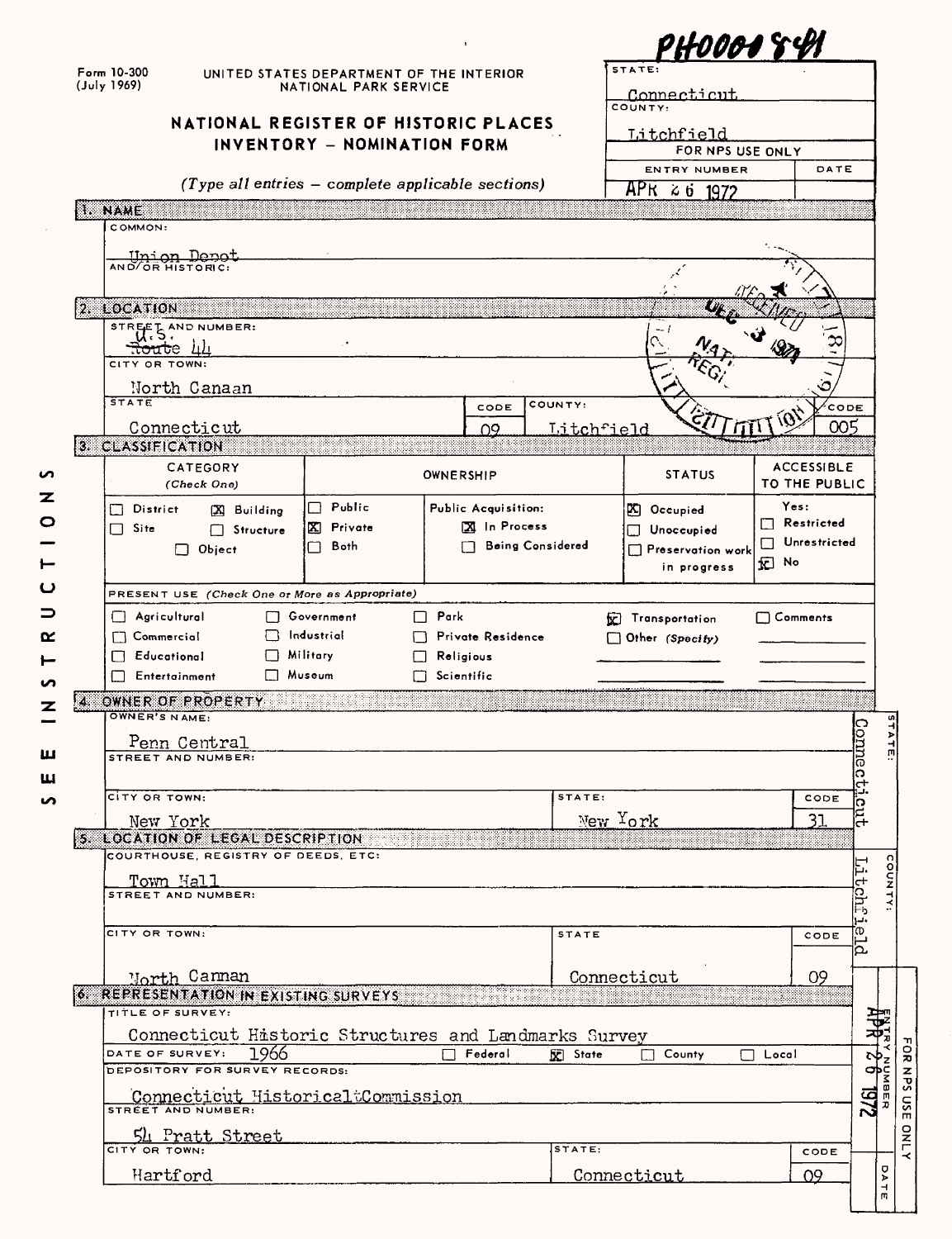|                  |           |             |                 | (Check One)  |         |                     |
|------------------|-----------|-------------|-----------------|--------------|---------|---------------------|
|                  | Excellent | Cood        | Fair<br>K.      | Deteriorated | Ruins   | Unexposed           |
| <b>CONDITION</b> |           | (Check One) |                 |              |         | (Check One)         |
|                  | Altered   |             | ١X<br>Unaltered |              | ™ Moved | Original Site<br>ſХ |

The Canaan Station, formally known as Union Depot, was built by the Mousatonic and Connecticut Vestern Railroads in  $1372\diagup$  There are two long wings at right angles to each other, each on a different railroad line. Each wing is ninety feet long, has spacious platforms, and a wide, protective roof. The building is two stories high, and at the southwestern corner, which forms the junction of the two railroads, is a large tower, with rooms for the accommodation of the telegraph operators. The second story has several rooms, once suitable for family occupation. In one of the larger of these rooms is a semi-circular counter, twenty feet long, designed for a lunch-room or "Twenty minutes for dinner."

The exterior has board and batten siding. The roofs of the wings are low hipped, and each has a chimney, indicating the comfort once available. Graceful arches top the large sliding doors on the first level and the numerous windows on the second. The eaves extend more than a foot and have brackets and drops, neatly finishing the roof line. Windows are of many sizes; mostly they are double-hung and round-headed, of  $\frac{1}{4}$  or  $\frac{5}{6}$ sash on the second level, and  $6/6$ ,  $\frac{1}{4}$ , or  $\frac{6}{3}$  on the first. Also on the first level are little round windows with  $\mu$  panes, and over the larger waiting room doors are 3-pane lights, slightly arched.

The station is now unused except for a small amount of freight traffic, but it has remained untouched. The old benches with curved backs and the ticket window are still there. The interior is closed, with only a few rooms on the south side occupied. Some space is rented to a grain company and to REA; neither of these uses is detrimental to the building.  $\overline{0}$ 

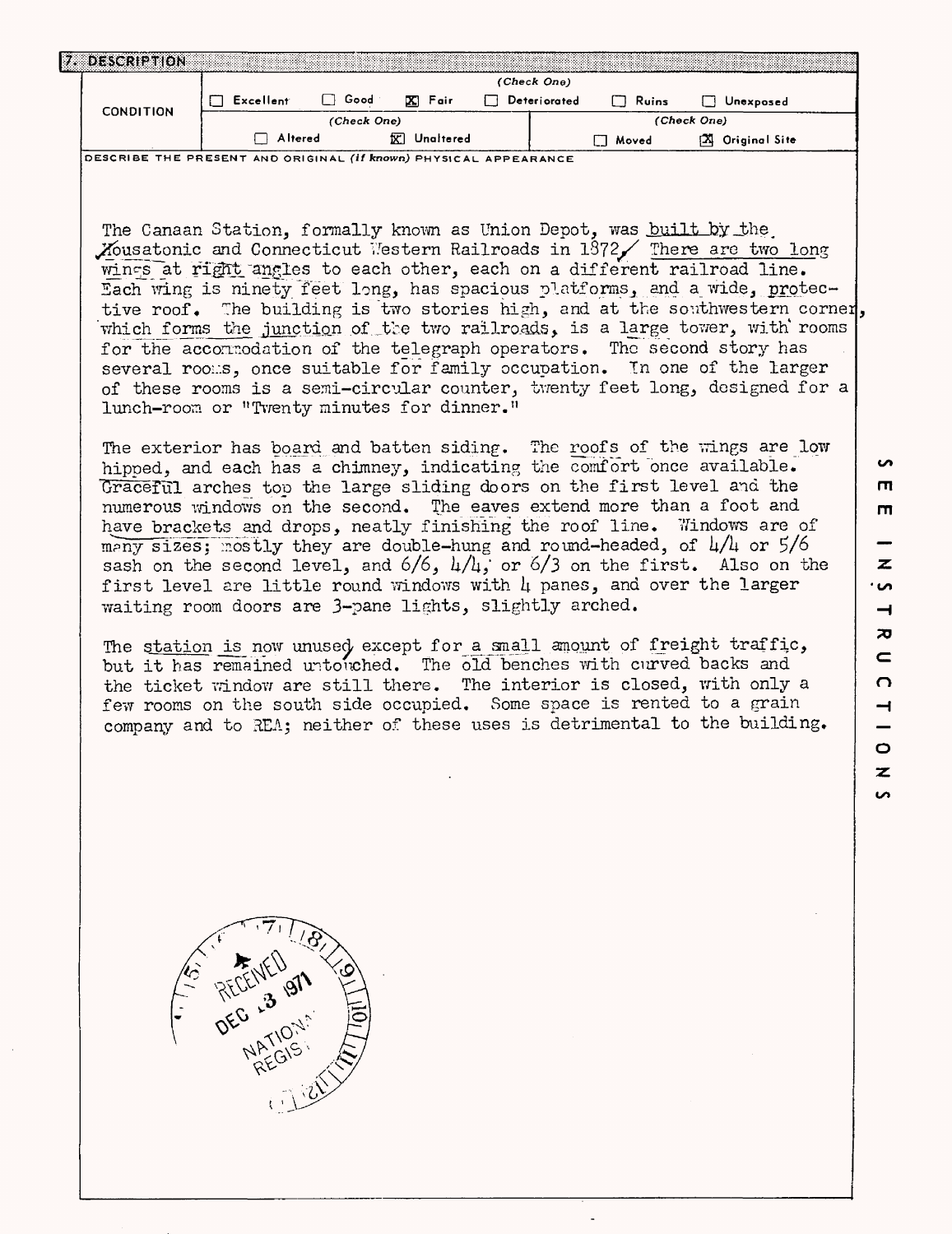| PERIOD (Check One or More as Appropriate)                 |                       |                       |                 |
|-----------------------------------------------------------|-----------------------|-----------------------|-----------------|
| Pre-Cofumbian!                                            | 16th Century          | 18th Century          | 20th Century    |
| 15th Century<br>Г                                         | 17th Century          | 19th Century<br>Ы     |                 |
| SPECIFIC DATE(S) (If Applicable and Known)                |                       |                       |                 |
| AREAS OF SIGNIFICANCE: (Check One or More as Appropriate) |                       |                       |                 |
| Abor iginal                                               | E ducati on<br>FТ     | Political             | Urban Planning  |
| $\Box$ Prehistoric                                        | Engineering<br>ΙI     | Religion/Phi-         | Other (Specify) |
| $\Box$ Historic                                           | <b>Industry</b><br>П  | losophy               |                 |
| Agriculture<br>ιı                                         | <b>Invention</b><br>□ | Science<br>l l        |                 |
| X Architecture                                            | Landscape             | Sculpture             |                 |
| Art                                                       | Architecture          | Social/Human-         |                 |
| Commerce                                                  | Literature            | itarian               |                 |
| Communications                                            | Military              | Theater               |                 |
| Conservation                                              | Music                 | Transportation<br>ΙXΙ |                 |

**STATEMENT OF SIGNIFICANCE**

North Canaan, although a small town, was an important town to railroads, Tor it came at the junction of the Connecticut Western Railroad and the Housatonic Railroad; these were later known, respectively, as the Central New England, which ran from Hartford to Poughkeepsie, and the Berkshire Division of the New York, New Haven, and Hartford Railroad, now the Tenn Central.

An article in Canaan's newspaper, "Connecticut Western News", on December 6, 1872, said of the station: "The new Union Depot was completed on December 2  $C1872$ . It is a grand structure indeed...The depot, so complete and elegant in every feature, was designed by Chief Engineer Shunk. The carpentry was under the supervision of G.H. Bundy/of Lakeville, a general contractor, cabinetmaker, and maker of coffins. The masonry was done by Kilmey, of Canaan." The station, is done is a "Victorian" style, but it is not typical of the usual "Victorian" depots, so commonly built at this time, as the railroads were booming. The Canaan Station is distinctive for its graceful lines, the interesting and well-integrated tower, and, of course, its size. The town was very proud of its new station. Wonderful anole pies were baked there and sold to passengers by laggie Reilly, who became famous in the early 1900's as a result of the praise of Wine. Ernestine Schumann-Heink, the German opera star. James B. Rutledge, now in his 80's, still owns the Canfield Inn, across the street from the station. He recently recalled the stops made by President Franklin D. Roosevlet on his way home to Hyde Park.

Passenger service was discontinued in April, 1971. Since then only freight has rone through Canaan. There is much interest in restoring the old station; it would be a wonderful terminus for excursion trips to the Berkshires and surrounding foothills. A museum and library containing railroad and industrial exhibits is one of the prime interests of those concerned with future use of Union Depot. The opportunity for the town to purchase t e buffdin<sup>e</sup> from Penn Central was recently rejected (November *k*, 1971), without original ex doth sides are negotiating.

DEC 13 1971

 $MATIO<sub>N</sub>$  $REGIS^{\gamma}$